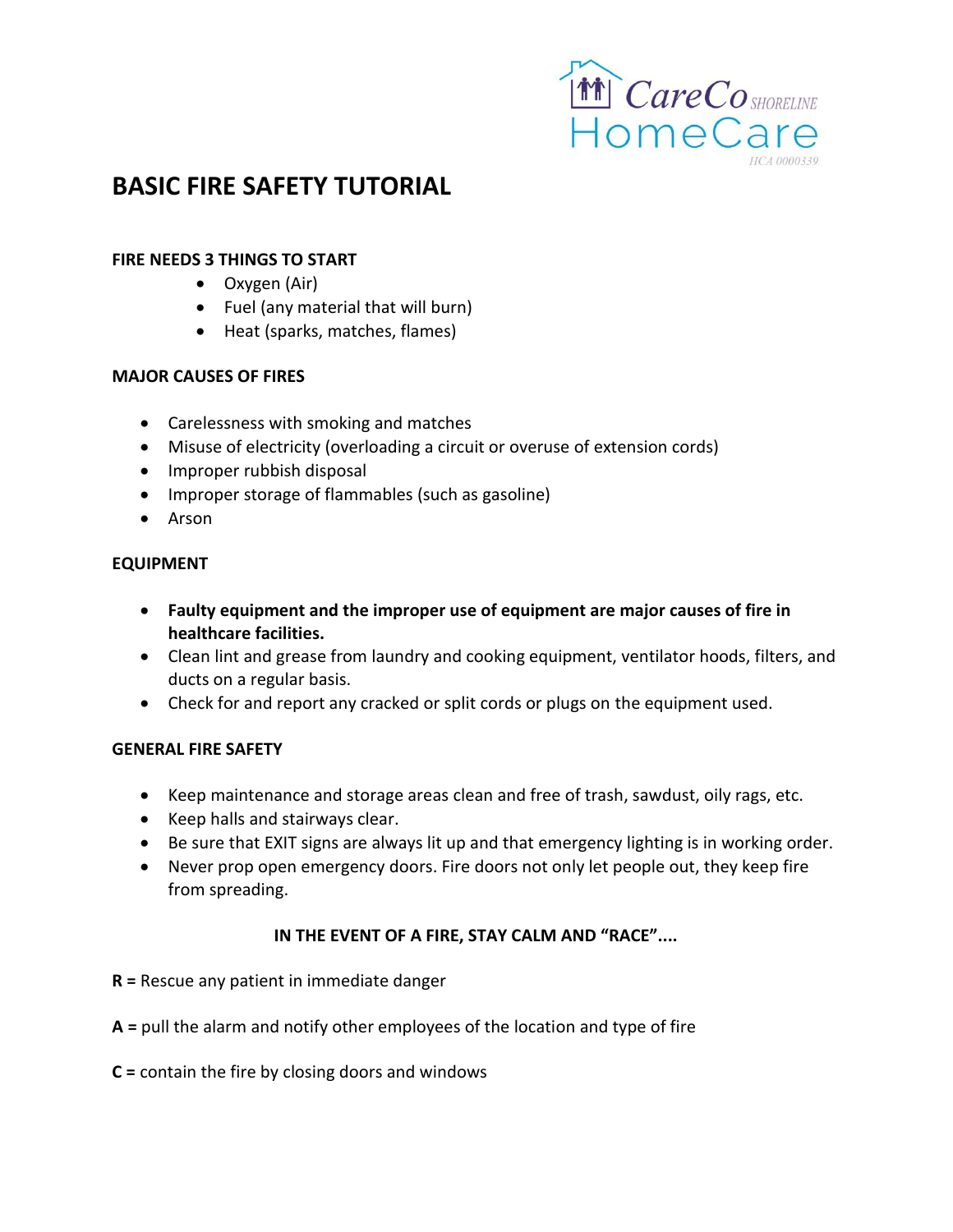**E =** extinguish the fire or evacuate the area

#### **TYPES OF FIRE EXTINGUISHERS**

Pressurized water extinguishers (class A fires only) Dry chemical extinguishers (ABC or BC) Carbon dioxide extinguishers (B and C) Foam (or AFFF and FFFP) extinguishers Class D extinguishers

#### **USING A PORTABLE FIRE EXTINGUISHER: PASS**

- Keep your back to the exit and stand 10-20 feet away from the fire
	- $\bullet$  **P** = **P**ull the Pin
	- $\bullet$  **A** = **A**im low
	- $\bullet$   $S = S$ queeze
	- **S** = **S**weep from side to side

#### **FIRE SAFETY IN HOME HEALTHCARE**

#### **FIRE! WHAT A HOT ISSUE IN HOME HEALTH.**

Many of your patients' homes present fire hazards. According to the National Protection Association, more than 400,000 home fires take place annually. The Federal Emergency Management Agency (FEMA) reports that more than 5,000 Americans die in fires and 25,000 are injured every year! Some patients are at special risk. Those aged 80 years or older are three times more likely to die in a fire. Patients with disabilities are also vulnerable.

The program you are about to read about is aimed at preventing fires at patients' homes and at the office.

#### **FIRE! WHAT STARTS IT?**

It takes just three elements to make a fire:

- Oxygen
- Fuel
- heat

When they come together, there's a chemical reaction and fire.

- Oxygen is always present. Fire needs it to ignite. You need it to live. Your job is to keep the other two ingredients- heat and fuel- away from each other.
- Heat is present in many sources, including stoves, appliances (toasters), fireplaces, lit cigarettes, and damaged electrical wiring.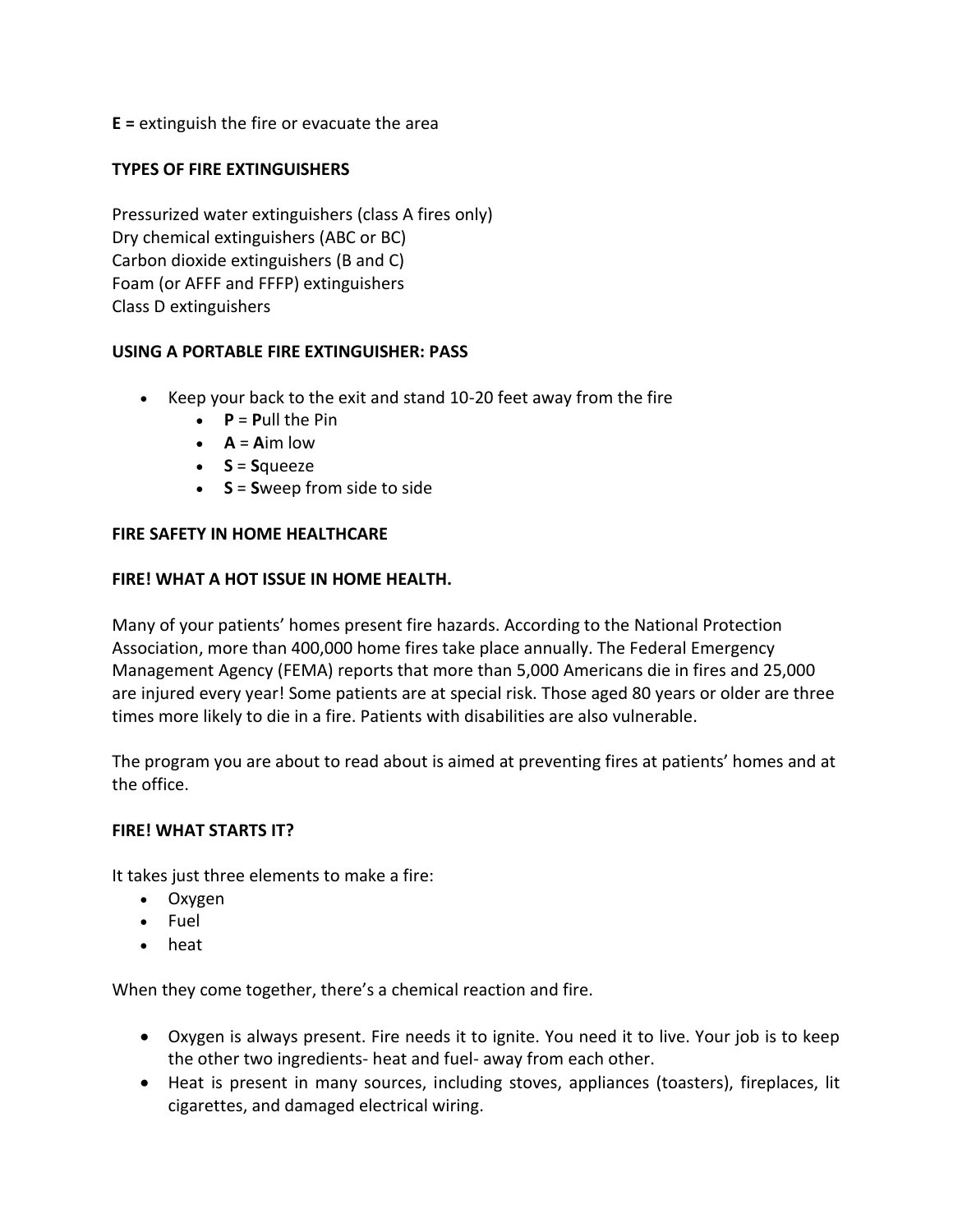Fuel is anything combustible- that is, anything that will burn when exposed to heat- cloth, paper, wood, upholstery, gasoline, and kerosene are all fuel.

Alert families to keep combustibles a safe distance from all sources of heat and to be cautious around oxygen equipment.

#### **WAYS TO PREVENT FIRES IN THE HOME**:

- 1. Use proper housekeeping. Keep trash and clutter from piling up. Never smoke in bed. Keep matches and lighters out of the children's reach.
- 2. Store cleaning fluids, paints, solvents, oil, and similarly flammable gases and liquids away from any heat source
- 3. Keep appliances in working order. Replace or repair old or worn out wiring.
- 4. Don't overload extension cords or run electrical cords under rugs. If any appliance starts to smoke or puts out an unusual smell, unplug and stop using it until it is repaired.

The older a dwelling is, the greater the likelihood of fire. But the fact is that no home is safe from fire.

**Kitchen**: cooking accidents are the leading cause of fire-related injuries for older Americans. **Bedrooms**: electrical fires most commonly occur here. Mattresses can be death traps if made before 1973, when federal flammability standards went into effect.

**Utility room, basement, garage**: here or wherever household heat is generated is another risk area. The risk increased in rooms where space heaters are used.

**Older homes**: outdated electrical wiring systems and overloaded sockets pose risks.

Fires are most often started by people due to:

- Carelessness, such as unsafe smoking habits;
- Forgetfulness, such as leaving food unattended on the stove;
- Negligence, as in letting children play around with matches, cooking flames or other fire hazards;
- Ignorance, such as not knowing that space heaters must have the right fuel and adequate ventilation.

# **HOW DO YOU PERFORM A HOME SAFETY CHECK**?

Assess a home's fire safety on your first visit.

# **Start Outside**:

- Locate the nearest fire hydrant.
- Identify the construction material of the house.
- Make sure the address is clearly marked and visible to the fire department.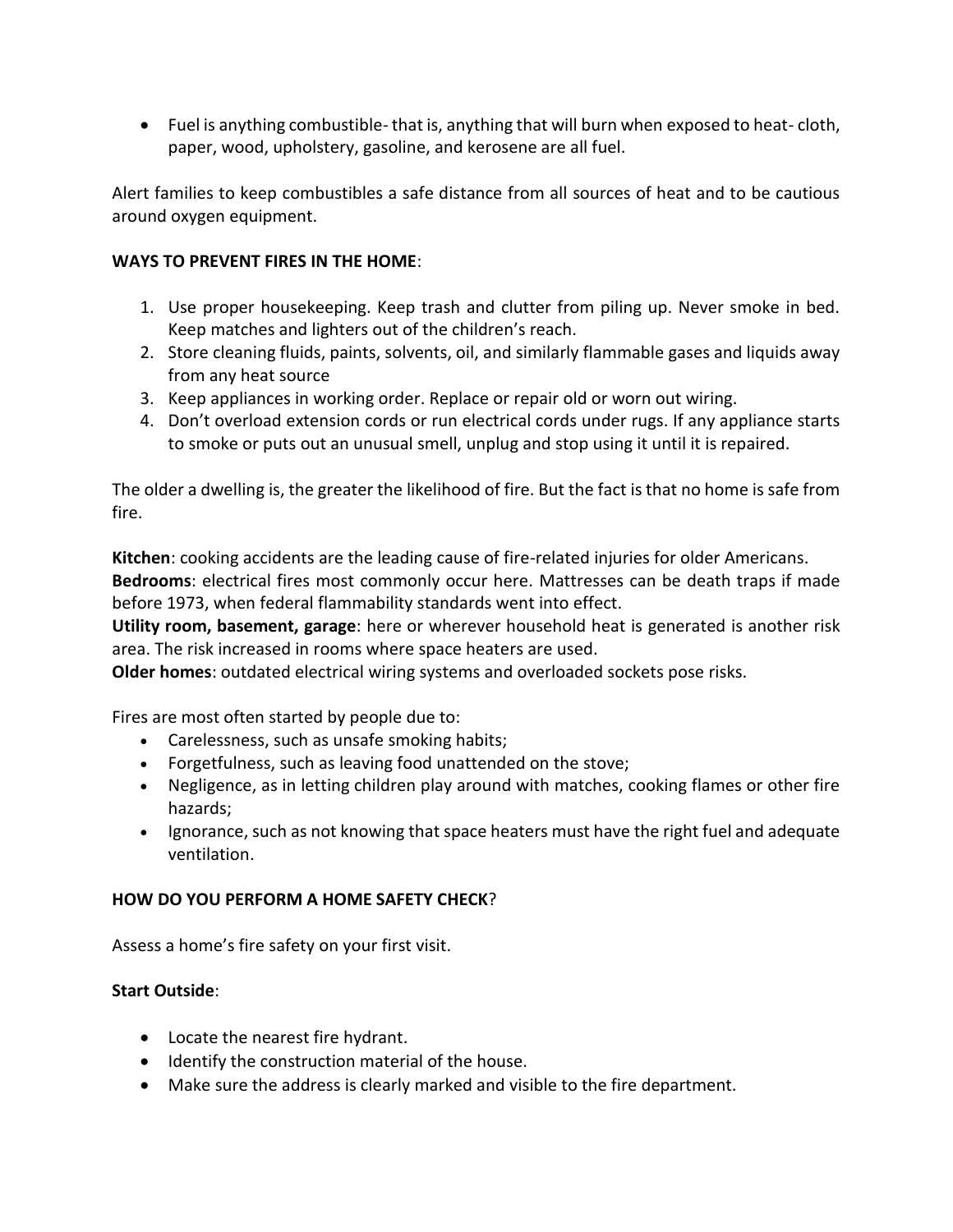#### **Move inside**:

- Locate all exits.
- Determine whether there is electricity and how the home is heated.
- Look for a circuit breaker or fuse box and make sure the right size fuses are used.
- Make sure space heaters have three feet of clearance around them
- Make sure kerosene heaters are never run on gasoline or any substitute fuel.
- Make sure fireplace or wood stoves are cleaned to avoid chimney fires caused by creosote buildup. Check for use of fireplace screens. Flammable items must be kept well away.
- Check for adequate ventilation to avoid the danger of carbon monoxide poisoning.

# **Next, look for the following fire safety equipment**:

- At least one smoke detector should be on each level, especially near bedrooms. The detector should be tested and cleaned monthly. Batteries should be charged twice yearly, for example when daylight savings time starts and stops.
- A working flashlight in every bedroom, since smoke creates darkness and and electricity may go off.
- A portable fire extinguisher in the kitchen and any other room at risk for fire. Make sure everyone knows how to use one.

# **Proper use of a Fire Extinguisher**:

- 1. Pull the pin
- 2. Aim the nozzle at the base of the flame
- 3. Squeeze the trigger while holding the canister upright.
- 4. Sweep side to side to cover the fire area with extinguisher agent

# **DO HOMEBOUND PATIENTS HAVE SPECIAL SAFETY NEEDS?**

# **Here are some fire safety tips for your homebound patients**:

- Keep phones within easy reach. Place a portable phone at the bedside if possible;
- Identify an alternative method to reach the fire department if no phone is available;
- Post emergency numbers at each phone and teach everyone to use them;
- Alert the fire department to any disabled persons who may need evacuation help;
- Use smoke detectors with a strobe light or vibrator for hearing impaired people;
- Never smoke or bring open flame near oxygen equipment;
- If disabled, sleep on the first floor near an exit to aid escape. Avoid sleeping upstairs.

# **FIRE! WHAT'S THE GATEWAY PLAN**?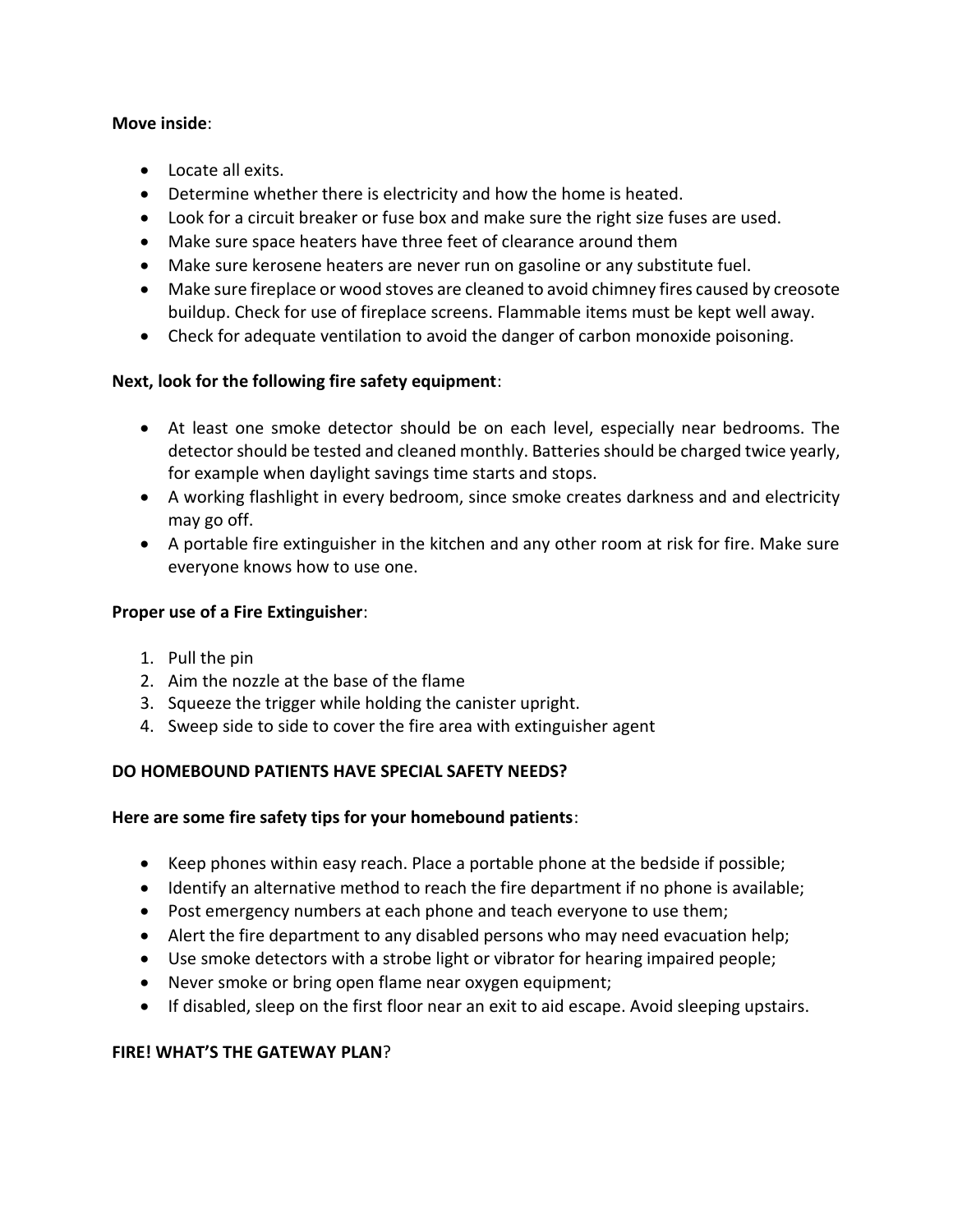Fire is fast. In less than 30 seconds, a small flare-up can blaze out of control. In less than 5 minutes, a home can be consumed in flames. To respond quickly, every family needs a written escape plan that shows at least two ways out of each room, usually a doorway and a window. Upstairs, the plan should include a collapsible ladder to aid escape.

#### **Review these guidelines with your family**:

- Know the plan for every room and practice it, including when blindfolded or in darkness. Most fire deaths occur between 2am-6am. Smoke turns familiar rooms dark and deadly, even in the daylight.
- Practice using the quick release feature of any security bars at doors or windows to avoid getting trapped inside;
- Keep escape routes such as hallways, stairways, and doorways free and clear of clutter;
- Sleep with bedroom doors closed to hold back heat and smoke
- Feel the door with the back of hand before opening it. If a door is hot, don't open it. Instead, use the alternate escape route.
- Have a prearranged spot to meet outside the home such as a tree or spot on the sidewalk:
- **DON'T GO BACK IN UNDER ANY CIRCUMSTANCES;**
- Call the fire department from a neighbor's home. Tell them if someone is missing they are trained to perform safe rescues.

#### **FIRE! HOW CAN YOU LEAD THE RACE TO SAFETY**?

Fires spread quickly. Heat and smoke can become lethal in no time. You must race against these dangers:

- Heat is more threatening than flames.
- Since heat rises, it can be 100 degrees at the floor level and 600 degrees at eye level- hot enough to scorch your lungs and melt your clothes to your skin. The air can soon become hot enough to ignite every combustible in the room- a phenomenon known as flashover.
- Poisonous gases kill.
- Fire eats up oxygen. Breathing in even small amounts of smoke and toxic gases can leave you drowsy and disoriented. Fumes can lull you to sleep before flames reach you. The elderly, whose reaction time may be slowed by medications or disabilities, are especially at risk. Smoke and fumes rise initially. That's why every home should have smoke detectors that work.

What you do in the first 1-3 minutes of a fire is critical to protect lives and property. It's a **RACE** to safety.

 **RESCUE**- assist the elderly and disabled first. Follow preplanned escape routes. Remember to stay low and crawl beneath the heat and smoke.